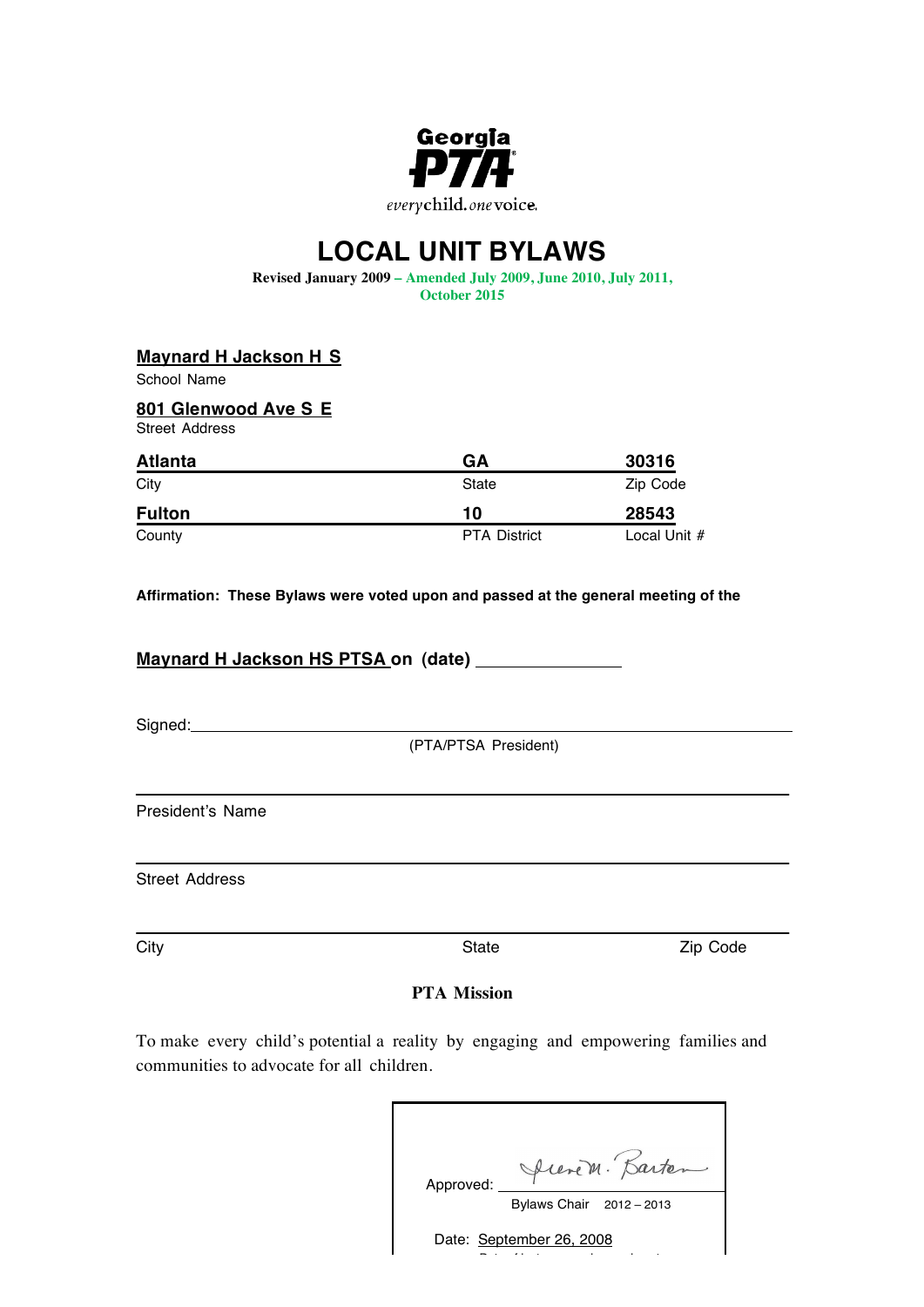#### **LOCAL UNIT BYLAWS INDEX**

| Article I:            | Name                                           | $\mathbf{1}$ |
|-----------------------|------------------------------------------------|--------------|
| <b>Article II:</b>    | Purposes                                       | 1            |
| Article III:          | <b>Basic Policies</b>                          | $\mathbf{1}$ |
| <b>Article IV:</b>    | Relationship with National PTA and Georgia PTA | $1 - 2$      |
| <b>Article V:</b>     | Membership and Dues                            | $2 - 3$      |
| Article VI:           | Officers and Their Election                    | 3            |
| Article VII:          | Duties of Officers                             | $3 - 4$      |
| <b>Article VIII:</b>  | The PTA Audit                                  | 5            |
| Article IX:           | Removal from Office                            | 5            |
| Article X:            | Board of Directors                             | $5 - 6$      |
| Article XI:           | <b>Executive Committee</b>                     | 6            |
| Article XII:          | Standing and Special Committees                | $6 - 7$      |
| Article XIII:         | General Membership Meetings                    | $\tau$       |
| Article XIV:          | Council Membership                             | 7            |
| <b>Article XV:</b>    | Georgia PTA Convention                         | 7            |
| <b>Article XVI:</b>   | Fiscal Year and IRS Form(s)                    | 7            |
| Article XVII:         | Parliamentary Authority                        | 7            |
| <b>Article XVIII:</b> | Amendments                                     | 8            |

**09/17/2012**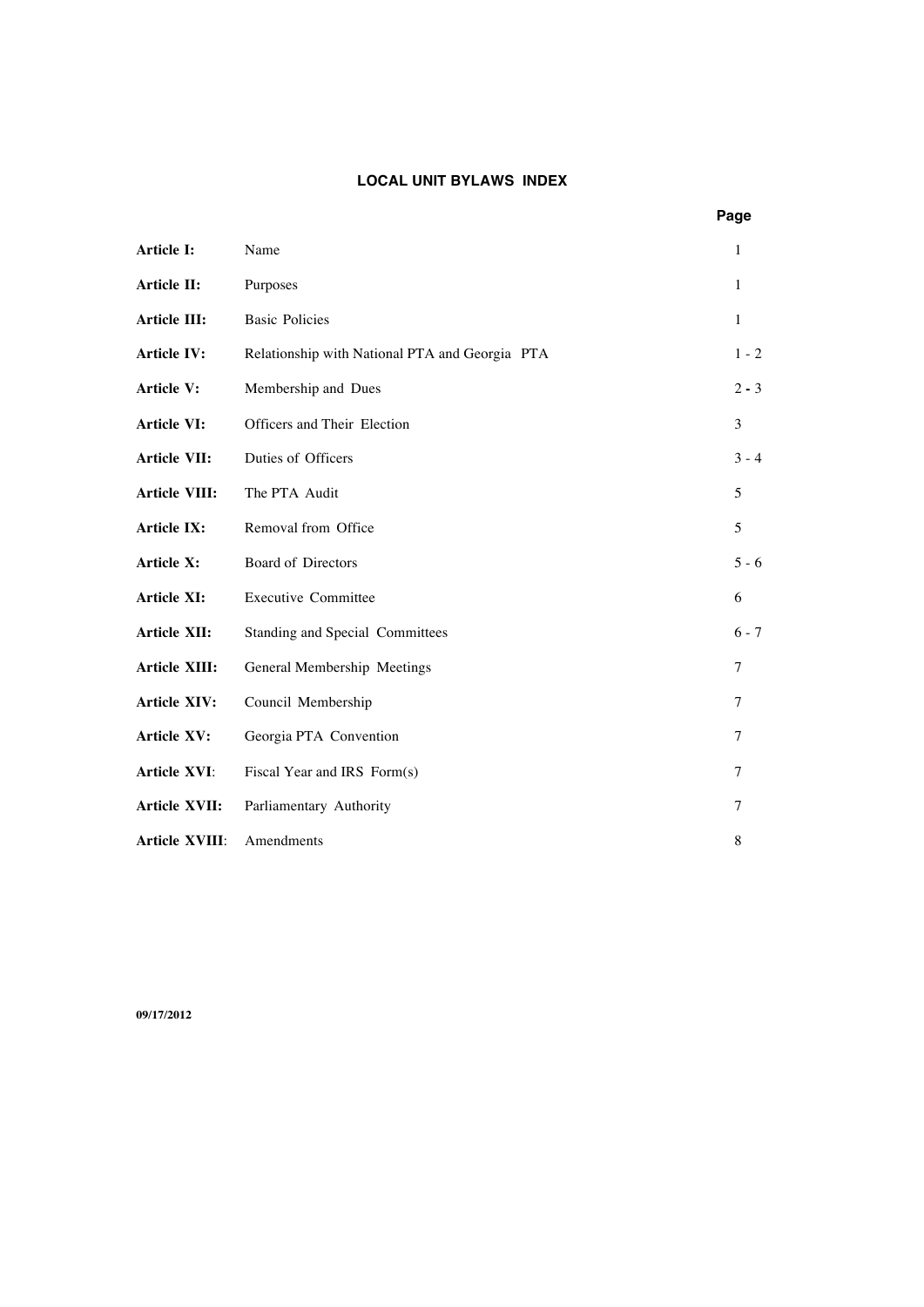| 1        | <b>LOCAL UNIT BYLAWS</b>                                                                                                                                                                                                                                     |
|----------|--------------------------------------------------------------------------------------------------------------------------------------------------------------------------------------------------------------------------------------------------------------|
| 2        | Revised January 2009 - Amended July 2009, June 2010, July 2011, October 2015                                                                                                                                                                                 |
| 3        |                                                                                                                                                                                                                                                              |
| 4        | <b>ARTICLE I: NAME</b>                                                                                                                                                                                                                                       |
|          |                                                                                                                                                                                                                                                              |
| 5<br>6   |                                                                                                                                                                                                                                                              |
| 7        | The name of this association is the Maynard H Jackson HS PTSA Parents and Teachers Association, Atlanta, Georgia. It is a<br>local PTA/PTSA organized under the authority of the Georgia Congress of Parents and Teachers, a branch of the National Congress |
| 8        | of Parents and Teachers (the National PTA).                                                                                                                                                                                                                  |
|          |                                                                                                                                                                                                                                                              |
| 9        |                                                                                                                                                                                                                                                              |
| 10       | #ARTICLE II: PURPOSES                                                                                                                                                                                                                                        |
| 11       |                                                                                                                                                                                                                                                              |
| 12       | Section 1. The purposes of the PTA are:                                                                                                                                                                                                                      |
| 13       | a. To promote the welfare of children and youth in home, school, community, and place of worship;                                                                                                                                                            |
| 14       | b. To raise the standards of home life;                                                                                                                                                                                                                      |
| 15       | c. To secure adequate laws for the care and protection of children and youth;                                                                                                                                                                                |
| 16       | d. To bring into closer relation the home and the school, that parents and teachers may cooperate intelligently in the                                                                                                                                       |
| 17       | education of children and youth; and                                                                                                                                                                                                                         |
| 18       | e. To develop between educators and the general public such united efforts as will secure for all children and youth the                                                                                                                                     |
| 19       | highest advantages in physical, mental, social, and spiritual education                                                                                                                                                                                      |
| 20       | Section 2. The purposes of the PTA are promoted through an advocacy and educational program directed toward parents, teachers,                                                                                                                               |
| 21       | and the general public; developed through conferences, committees, projects, and programs; and are governed and qualified by the                                                                                                                             |
| 22       | basic policies set forth in Article III.                                                                                                                                                                                                                     |
| 23       | Section 3. The association is organized exclusively for the charitable, scientific, literary, or educational purposes within the                                                                                                                             |
| 24       | meaning of Section $501(c)(3)$ of the Internal Revenue Code or corresponding section of any future federal tax code (hereinafter                                                                                                                             |
| 25       | "Internal Revenue Code").                                                                                                                                                                                                                                    |
| 26       |                                                                                                                                                                                                                                                              |
| 27       | #ARTICLE III: BASIC POLICIES                                                                                                                                                                                                                                 |
| 28       |                                                                                                                                                                                                                                                              |
| 29       | The following are basic policies of National PTA and the Georgia PTA:                                                                                                                                                                                        |
| 30       | a. The association shall be noncommercial, nonsectarian, and nonpartisan;                                                                                                                                                                                    |
| 31       | b. The association shall work with the schools and community to provide quality education for all children and youth                                                                                                                                         |
| 32       | and shall seek to participate in the decision-making process establishing school policy, recognizing that the legal                                                                                                                                          |
| 33       | responsibility to make decisions has been delegated by the people to boards of education, state education authorities,                                                                                                                                       |
| 34       | and local education authorities:                                                                                                                                                                                                                             |
| 35       | c. The association shall work to promote the health and welfare of children and youth and shall seek to promote                                                                                                                                              |
| 36       | collaboration between parents, schools, and the community at large;                                                                                                                                                                                          |
| 37       | d. No part of the net earnings of the association shall inure to the benefit of, or be distributable to its members,                                                                                                                                         |
| 38<br>39 | directors, trustees, officers, or other private persons except that the association shall be authorized and empowered to<br>pay reasonable compensation for services rendered and to make payments and distributions in furtherance of the                   |
|          | purposes set forth in Article II hereof;                                                                                                                                                                                                                     |
| 40<br>41 | e. Notwithstanding any other provision of these articles, the association shall not carry on any other activities not                                                                                                                                        |
| 42       | permitted to be carried on (i) by an association exempt from federal income tax under Section $501(c)(3)$ of the                                                                                                                                             |
| 43       | Internal Revenue Code or (ii) by an association, contributions to which are deductible under Section 170(c)(2) of the                                                                                                                                        |
| 44       | Internal Revenue Code;                                                                                                                                                                                                                                       |
| 45       | f. Upon the dissolution of the association, after paying or adequately providing for the debts and obligations of the                                                                                                                                        |
| 46       | association, the remaining assets shall be distributed to one or more nonprofit funds, foundations, or associations                                                                                                                                          |
| 47       | that have established their tax-exempt status under Section $501(c)(3)$ of the Internal Revenue Code and whose                                                                                                                                               |
| 48       | purposes are in accordance with those of the National PTA; and                                                                                                                                                                                               |
| 49       | g. The association or members in their official capacities shall not, directly or indirectly, participate or intervene (in                                                                                                                                   |
| 50       | any way, including the publishing or distributing of statements) in any political campaign on behalf of, or in                                                                                                                                               |
| 51       | opposition to, any candidate for public office; or devote more than an insubstantial part of its activities to attempting                                                                                                                                    |
| 52       | to influence legislation by propaganda or otherwise.                                                                                                                                                                                                         |
|          |                                                                                                                                                                                                                                                              |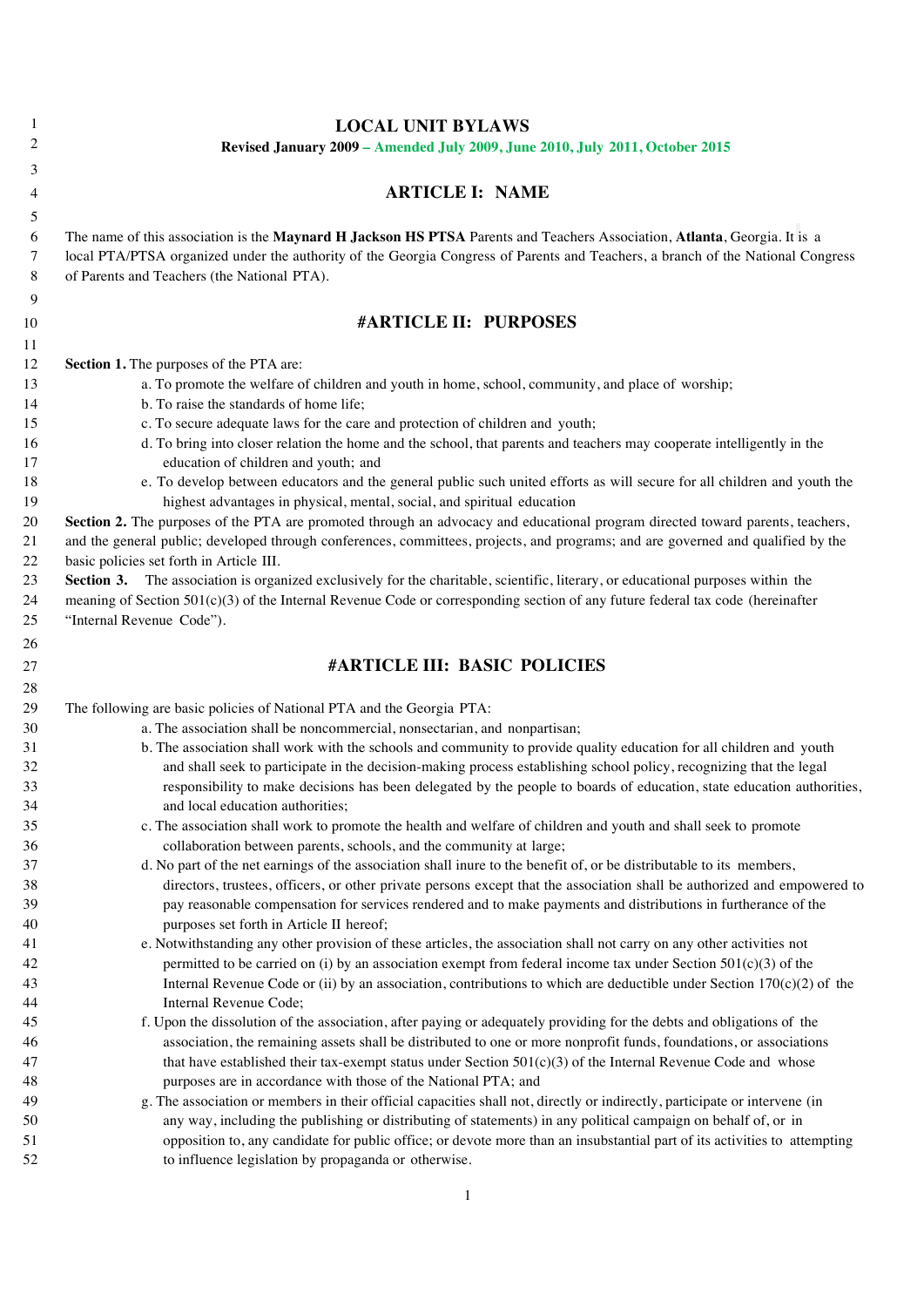#### **#ARTICLE IV: RELATIONSHIP WITH NATIONAL PTA AND GEORGIA PTA**

- **Section 1.** This local PTA/PTSA shall be organized and chartered under the authority of the Georgia PTA in the area in which this
- local PTA/PTSA functions, in conformity with such rules and regulations, not in conflict with the National PTA Bylaws or the
- Georgia PTA Bylaws.
- **Section 2.** The Georgia PTA shall: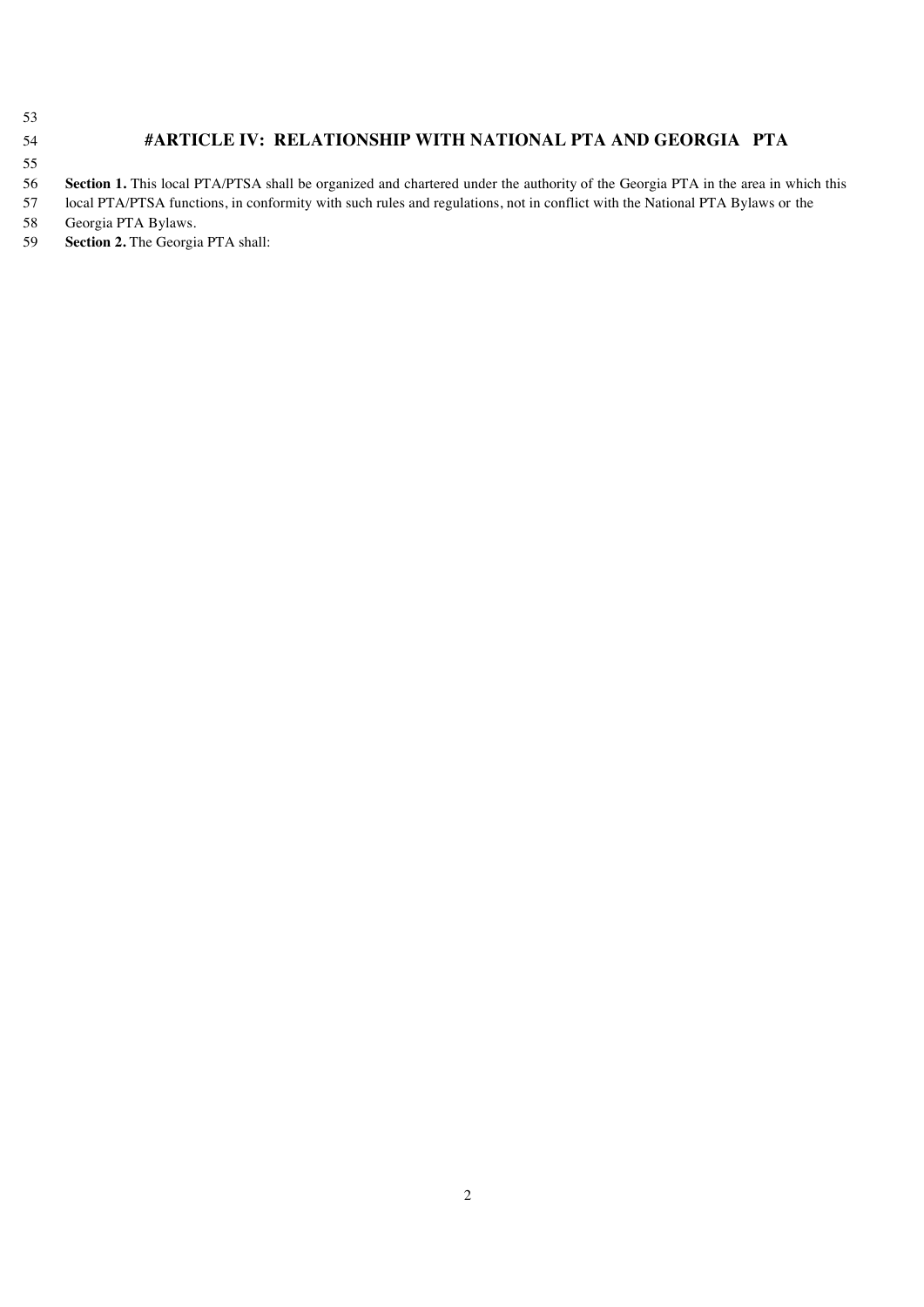| 60         | Provide appropriate procedures for the association of local PTAs/PTSAs within Georgia and prescribe the form and<br>a.                                                                                   |
|------------|----------------------------------------------------------------------------------------------------------------------------------------------------------------------------------------------------------|
| 61         | content of the bylaws or other articles of association of such local PTAs/PTSAs; and                                                                                                                     |
| 62         | Issue to this local PTA/PTSA an appropriate charter evidencing the due association and good standing of this local<br>b.                                                                                 |
| 63         | PTA/PTSA.                                                                                                                                                                                                |
| 64         | Section 3. A local PTA/PTSA in good standing is one that:                                                                                                                                                |
| 65         | a. Adheres to the purposes and basic policies of the PTA;                                                                                                                                                |
| 66         | b. Remits the state and national portions of the dues, on a monthly basis, through the state PTA to reach the national                                                                                   |
| 67         | office by dates designated by the National PTA;                                                                                                                                                          |
| 68         | c. Has bylaws approved according to the procedures of its state;                                                                                                                                         |
| 69         | d. Submits annual audit report to the state office by the last business day of September; and                                                                                                            |
| 70         | e. Shall submit annually to the Internal Revenue Service (IRS), the appropriate Form 990 by the applicable IRS due                                                                                       |
| 71         | date.                                                                                                                                                                                                    |
| 72         | Section 4. The articles of association of this local PTA/PTSA include:                                                                                                                                   |
| 73         | a. Bylaws of such association; and                                                                                                                                                                       |
| 74         | b. Articles of incorporation of such association (in cases in which the association is incorporated).                                                                                                    |
| 75         | Section 5. This local PTA/PTSA shall adopt such bylaws for the government of the association as may be approved by the Georgia                                                                           |
| 76         | PTA. Such bylaws shall not be in conflict with the National PTA Bylaws or the Georgia PTA Bylaws.                                                                                                        |
| 77         | Section 6. The purposes and basic policies of National PTA shall in every case also be the purposes and basic policies of each                                                                           |
| 78         | constituent association.                                                                                                                                                                                 |
| 79         | Section 7. Each member of the Board of Directors of this local PTA/PTSA shall be a member of this local PTA/PTSA.                                                                                        |
| 80         | Section 8. Voting by proxy, absentee ballot, telephone, fax, e-mail and text messaging by members of this local PTA/PTSA shall                                                                           |
| 81         | be prohibited.                                                                                                                                                                                           |
| 82         | Section 9. A PTA member shall not serve as a voting member of this local PTA/PTSA board while serving as a paid employee of                                                                              |
| 83         | or under contract to this local PTA/PTSA.                                                                                                                                                                |
| 84         | Section 10. The Georgia PTA may determine the membership year for the local PTAs/PTSAs within Georgia. Only members of                                                                                   |
| 85         | this local PTA/PTSA who have paid dues for the current membership year may participate in the business of this local PTA/PTSA.                                                                           |
| 86         | Section 11. The members of the nominating committee for officers of this local PTA/PTSA shall be elected by the general                                                                                  |
| 87         | membership, and must be a member of this PTA/PTSA.                                                                                                                                                       |
| 88         | Section 12. This local PTA/PTSA shall keep such permanent books of account and records:                                                                                                                  |
| 89         | Sufficient to establish the items of gross income, receipts, and disbursements of the association;<br>a.                                                                                                 |
| 90         | Specifically including the number of its members, the dues collected from its members and the amounts of dues<br>b.                                                                                      |
| 91         | remitted to the Georgia PTA; and                                                                                                                                                                         |
| 92         | Such books of account and records shall at all reasonable times be open to inspection by an authorized<br>c.                                                                                             |
| 93         | representative of the Georgia PTA or by a duly authorized representative of the National PTA.                                                                                                            |
| 94         | Section 13. Dissolution by Board of Directors and members of a Local unit:                                                                                                                               |
| 95         | The Board of Directors of this local unit shall notify Georgia PTA in writing of the proposed<br>a.                                                                                                      |
| 96         | dissolution meeting thirty (30) days prior to notifying each member.                                                                                                                                     |
| 97         | The notice must state that the purpose, or one of the purposes, of the meeting is to consider<br>b.                                                                                                      |
| 98         | dissolving the association per Georgia Code for nonprofits.                                                                                                                                              |
| 99         | The proposal to dissolve shall be approved by $2/3$ {two-thirds} of the general membership.<br>c.                                                                                                        |
| 100        | Section 14. The charter of this local PTA/PTSA shall be subject to withdrawal and the status of such association as a local                                                                              |
| 101        | PTA/PTSA shall be subject to termination, in the manner and under the circumstances provided by the bylaws of the Georgia PTA.                                                                           |
| 102        | Section 15. This local PTA/PTSA is obligated, upon withdrawal of this charter by the Georgia PTA:                                                                                                        |
| 103        | a. To yield up and surrender all of its books and records and all of its assets and property to the Georgia PTA or to                                                                                    |
| 104        | such agency as may be designated by the Georgia PTA or to another local PTA/PTSA organized under the authority                                                                                           |
| 105        | of the Georgia PTA;                                                                                                                                                                                      |
| 106<br>107 | b. To cease and desist from the further use of any name that implies or connotes association with the National PTA or<br>the Georgia PTA or status as a constituent association of the National PTA; and |
| 108        | c. To carry out promptly, under the supervision and direction of the Georgia PTA, all proceedings necessary or                                                                                           |
| 109        | desirable for the purpose of dissolving this PTA/PTSA which includes the loss of the PTA's/PTSA's $501(c)(3)$                                                                                            |
| 110        | status.                                                                                                                                                                                                  |
| 111        | Section 16. This local PTA/PTSA shall include in its bylaws provisions corresponding to the provisions of state bylaws identified                                                                        |
| 112        | by the number symbol $(\#)$ .                                                                                                                                                                            |
|            |                                                                                                                                                                                                          |
| 113        |                                                                                                                                                                                                          |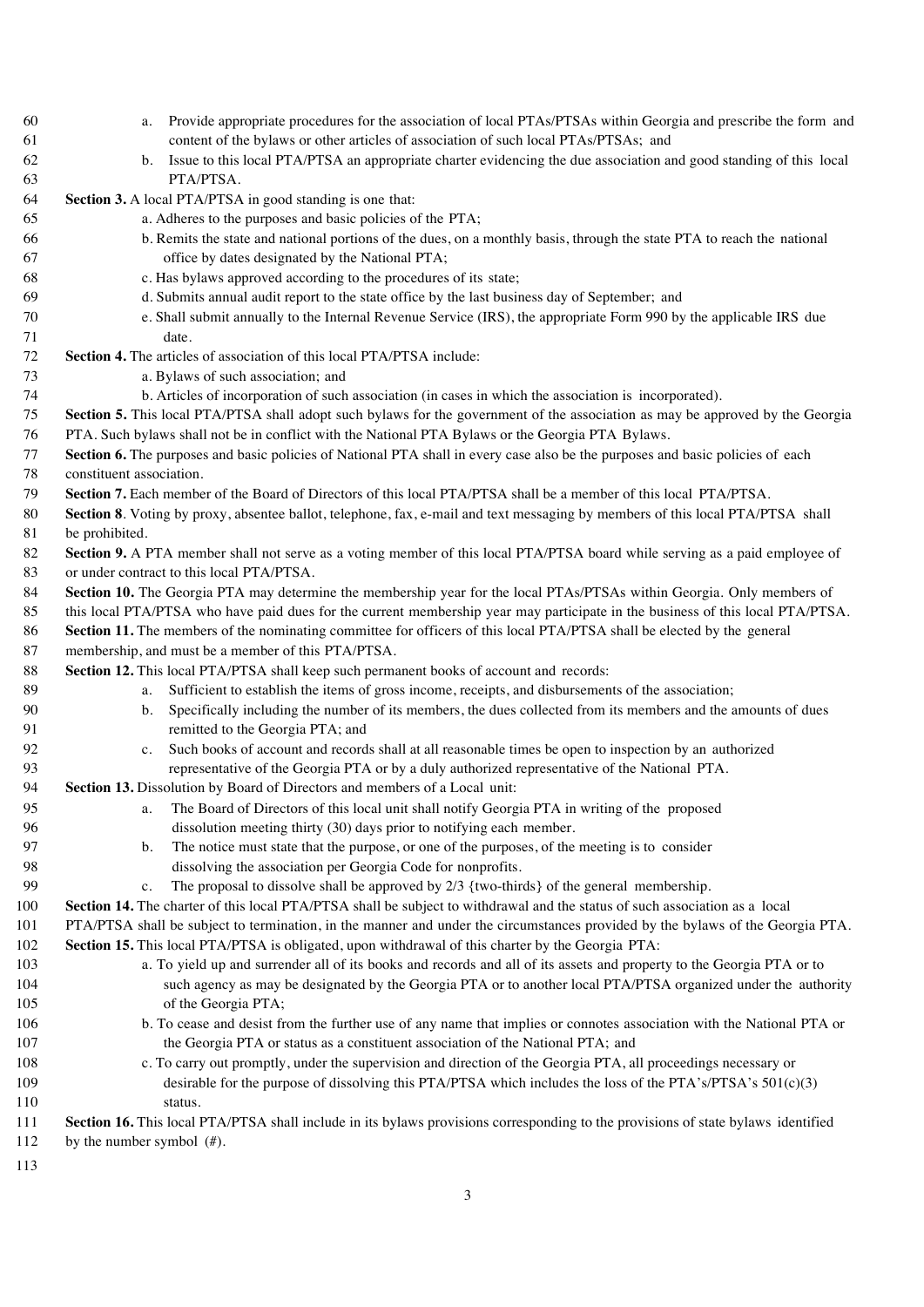#### **ARTICLE V: MEMBERSHIP AND DUES**

**#Section 1.** Every individual who is a member of this local PTA/PTSA is, by virtue of that fact, a member of the National PTA and

of the Georgia PTA by which this local PTA/PTSA is chartered, and is entitled to all the benefits of such membership.

- **#Section 2.** Membership in each local PTA shall be open, without discrimination, to anyone who believes in and supports the
- Mission and Purposes of the National PTA.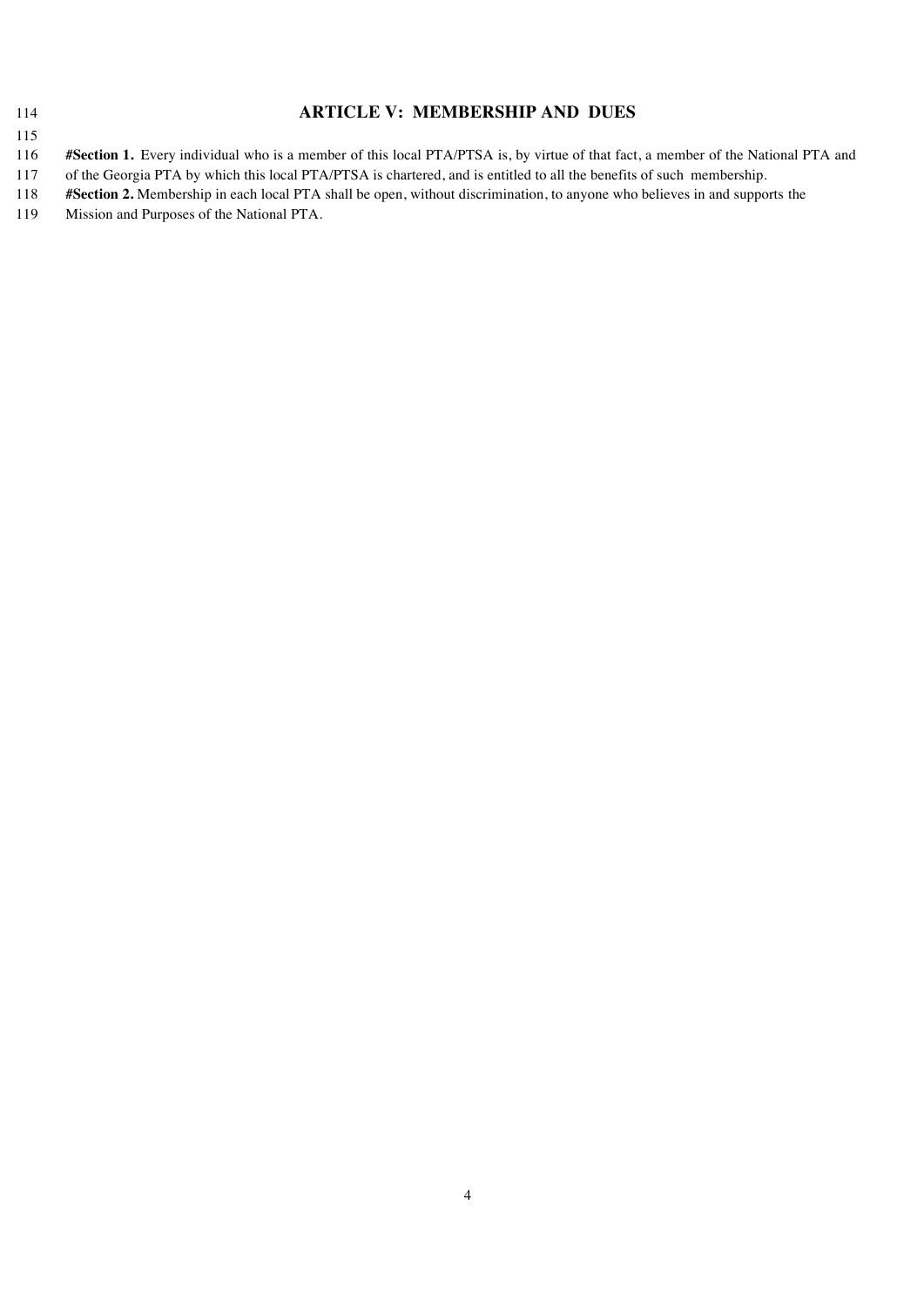| 120<br>121 | <b>#Section 3.</b> This local PTA/PTSA shall conduct an annual enrollment of members but may admit individuals to membership at any<br>time.             |
|------------|----------------------------------------------------------------------------------------------------------------------------------------------------------|
| 122        | #Section 4. Each member of a local PTA/PTSA shall pay annual dues as may be determined by the association. The amount of the                             |
| 123        | dues shall include the portion payable to the state PTA as determined by the state, and the portion payable to the National PTA as                       |
| 124        | recommended by the Board of Directors and approved by 2/3 majority of the voting body at the National PTA annual convention.                             |
| 125        | <b>#Section 5.</b> The national portion of each member's dues shall be two dollars, twenty five cents (\$2.25) per annum.                                |
| 126        | <b>#Section 6.</b> The Georgia PTA portion of each member's dues shall be one dollar and fifty cents (\$1.50) per annum.                                 |
| 127        | Section 7. Each member of this local PTA/PTSA shall pay annual dues of \$5.00 to said association. The amount of such annual                             |
| 128        | dues shall include the portion payable to the Georgia PTA and the portion payable to the National PTA.                                                   |
| 129        | #Section 8. The state and national portions of the dues paid by each member of this local PTA/PTSA shall be set aside by this local                      |
| 130        | PTA/PTSA and remitted to the Georgia PTA on a monthly basis. Each state PTA shall pay to the National PTA the amount of the                              |
| 131        | national portion of dues paid by all members of local PTAs/PTSAs in its area.                                                                            |
| 132        | #Section 9. The Georgia PTA does not allow family memberships.                                                                                           |
| 133        |                                                                                                                                                          |
| 134        | <b>ARTICLE VI: OFFICERS AND THEIR ELECTION</b>                                                                                                           |
| 135        |                                                                                                                                                          |
| 136        |                                                                                                                                                          |
|            | Section 1. The officers of this PTA/PTSA shall consist of:                                                                                               |
| 137        | one (1) president or two (2) individual co-presidents;                                                                                                   |
| 138        | $3$ vice president(s) *(designate officer's responsibilities and titles, if applicable);                                                                 |
| 139<br>140 | *Hospitality, Communications, Fundraising                                                                                                                |
|            | <b>1</b> secretary(ies) *(designate officer's responsibilities and titles, if applicable); and                                                           |
| 141<br>142 | $\ast$                                                                                                                                                   |
| 143        |                                                                                                                                                          |
| 144        | a treasurer (Georgia PTA does not approve co-treasurers).                                                                                                |
| 145        |                                                                                                                                                          |
| 146        | Please note: The Parliamentarian is not elected but is appointed by the President.                                                                       |
| 147        | #Section 2. Each individual officer and individual co-officers shall have a vote.                                                                        |
| 148        | Section 3. Officers shall be elected in the month of April.                                                                                              |
| 149        | #Section 4. The vote shall be conducted by ballot. When there is but one candidate for an office, the ballot for that office may be                      |
| 150        | dispensed with and election held by voice vote. A majority vote shall be required for election.                                                          |
| 151        | #Section 5. The following provisions shall govern the qualifications and eligibility of individuals to be officers of this PTA/PTSA:                     |
| 152        | a. Each officer shall be a member of this local PTA/PTSA;                                                                                                |
| 153        | b. No officer may be eligible to serve more than two consecutive terms in the same office.                                                               |
| 154        | c. A person who has served in an office for more than one half of a full term shall be deemed to have served a full term                                 |
| 155        | in such office; and                                                                                                                                      |
| 156        | d. No member shall serve as a council president while serving as a local unit president.                                                                 |
| 157        | <b>Section 6.</b> Officers shall assume their official duties following the close of the school year and serve for a term of <b>1</b> year(s) or until   |
| 158        | their successor is elected.                                                                                                                              |
| 159        | #Section 7. A vacancy occurring in any office shall be filled for the unexpired term by a person elected by a majority vote of the                       |
| 160        | Board of Directors, notice of such election having been given to the Board of Directors. In case a vacancy occurs in the office of                       |
| 161        | president, the first vice-president shall serve notice of the election.                                                                                  |
| 162        | Section 8. There shall be a nominating committee composed of $\underline{3}$ members (must be an uneven number) and $\underline{2}$ alternates who shall |
| 163        | be elected by this local PTA/PTSA at a regular general membership meeting at least one month prior to the election of officers, as                       |
| 164<br>165 | outlined in Article VI, Section 3.                                                                                                                       |
| 166        | a. All members of the nominating committee shall be a member of this PTA/PTSA.<br>b. The committee shall elect its own chair.                            |
| 167        | c. The nominating committee shall nominate an eligible person for each office to be filled and report its nominees at                                    |
| 168        | the regular general membership meeting in <b>April</b> at which time additional nominations may be made from the floor.                                  |
| 169        | (Note: Must be the same month in #ARTICLE VI: OFFICERS AND THEIR ELECTION, Section 3)                                                                    |
| 170        | d. Only those individuals who are current members of this local PTA/PTSA and who have signified their consent to                                         |
| 171        | serve if elected shall be nominated for, or elected to, such office.                                                                                     |
| 172        | e. The president is not eligible for election to the nominating committee.                                                                               |
|            |                                                                                                                                                          |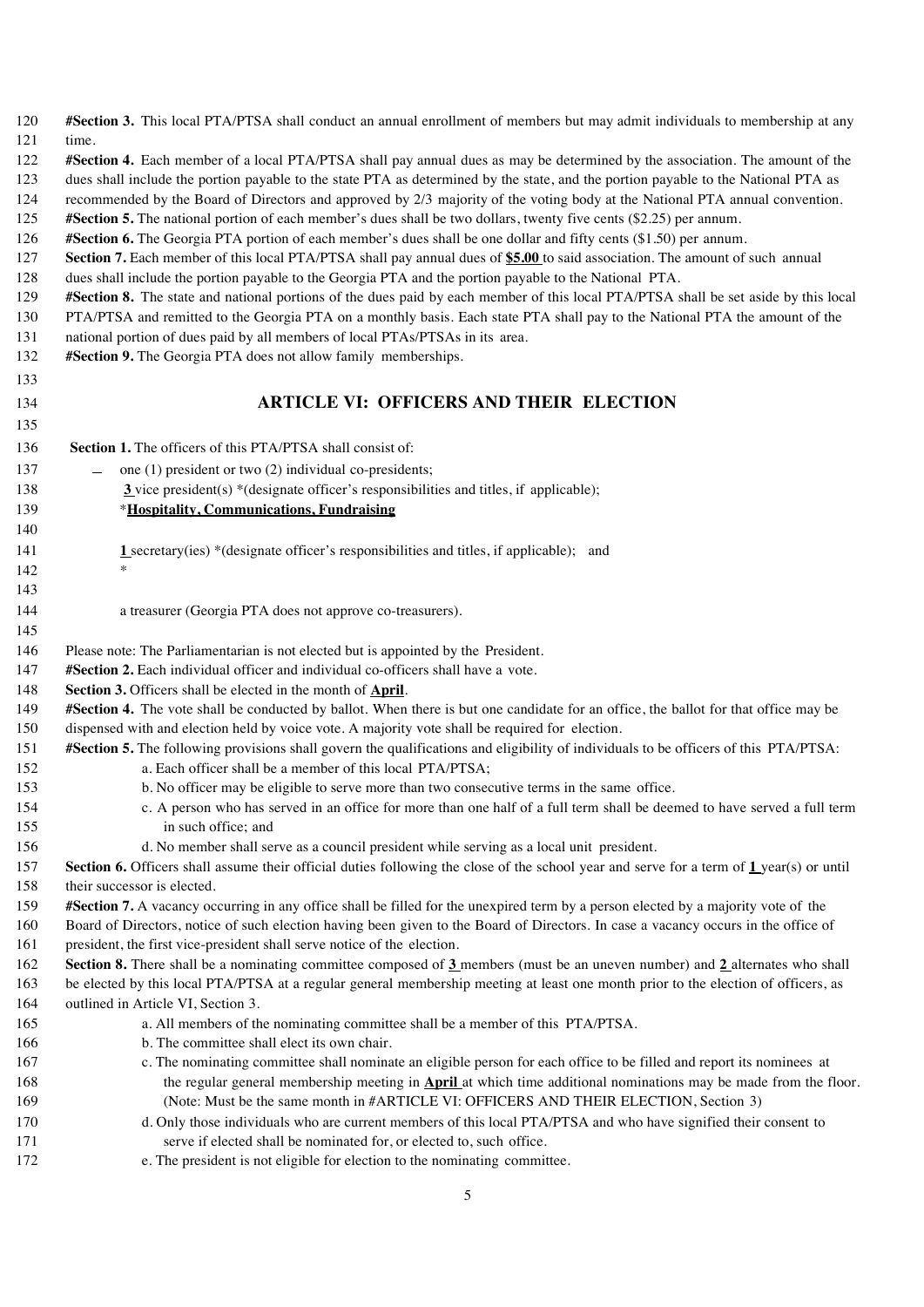- f. The principal is eligible to serve if elected.
- **#Section 9**. The slate of proposed officers shall be posted in the school office at least ten (10) days prior to the election meeting.
- 

#### **ARTICLE VII: DUTIES OF OFFICERS**

**Section 1.** The President shall:

a. Preside at all meetings of this local PTA/PTSA;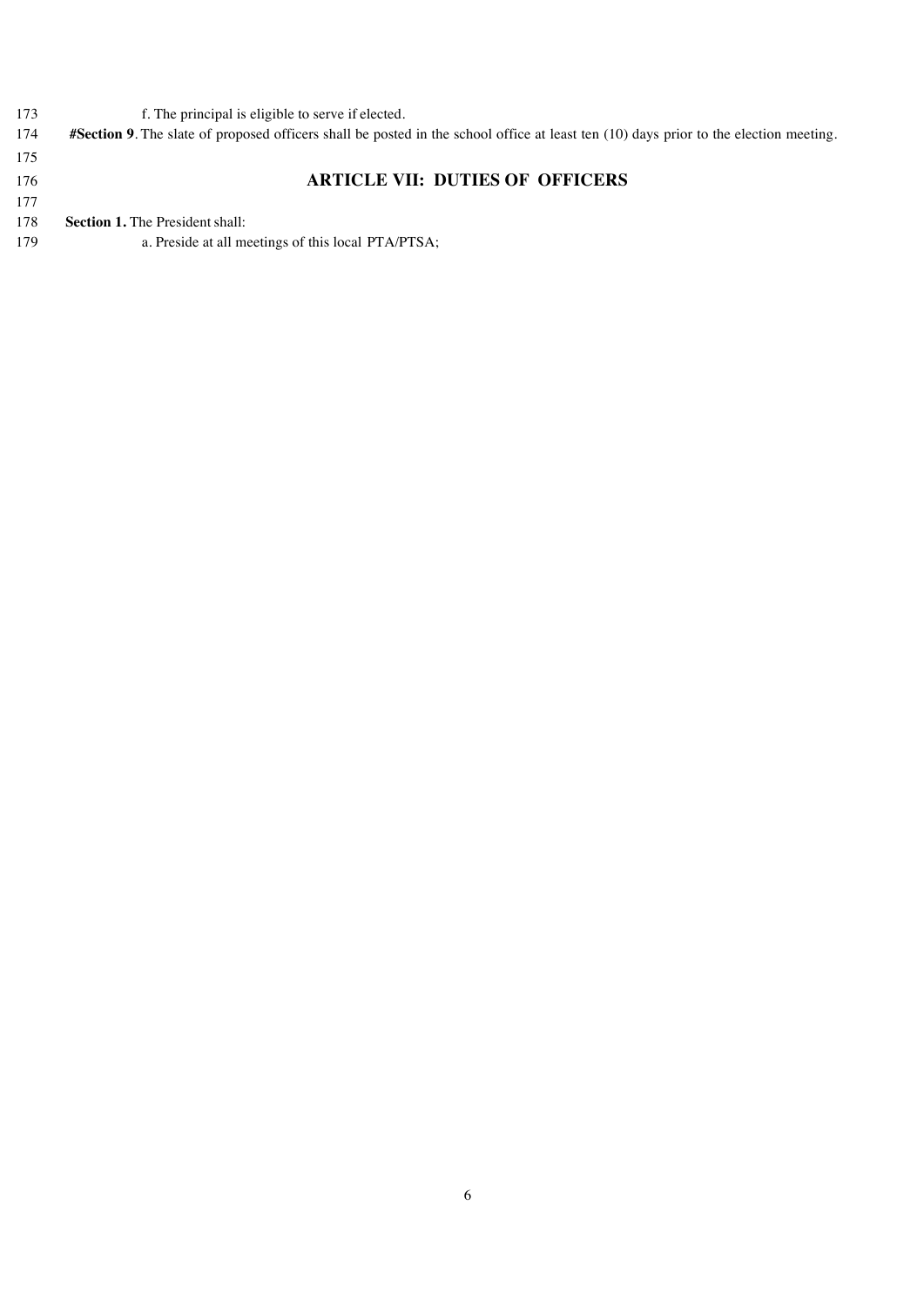| 180 | b. Serve as an ex officio member of all committees except the nominating committee;                                        |
|-----|----------------------------------------------------------------------------------------------------------------------------|
| 181 | c. Coordinate the work of the officers and committees of this local PTA/PTSA in order that the purposes may be             |
| 182 | promoted;                                                                                                                  |
| 183 | d. Appoint special committees, except the nominating committee;                                                            |
| 184 | e. Have representatives at council, district and state functions;                                                          |
| 185 | f. Pass on to the membership at each meeting news and information from state and national bulletins;                       |
| 186 | g. Appoint a parliamentarian who shall serve at all Executive Committee, Board of Directors and general membership         |
| 187 | meetings. The parliamentarian shall not vote on any question except in case of a ballot vote;                              |
| 188 | h. Be a signatory on all financial accounts of this PTA;                                                                   |
| 189 | i. Sign and execute all contracts, agreements or other obligations in the name of this PTA/PTSA as authorized by the       |
| 190 | Board of Directors; and                                                                                                    |
| 191 | j. Perform such other duties as may be provided for by these bylaws, prescribed by the parliamentary authority, or         |
| 192 | directed by the Board of Directors or Executive Committee.                                                                 |
| 193 | Section 2. The vice president(s) shall:                                                                                    |
| 194 | a. Act as aide(s) to the president;                                                                                        |
| 195 | b. In their designated order perform the duties of the president in the president's absence or inability to serve; and     |
| 196 | c. Perform such other duties as may be provided for by these bylaws, prescribed by the parliamentary authority, or         |
| 197 | directed by the president, the Board of Directors, or the Executive Committee.                                             |
| 198 | Section 3. The secretary shall:                                                                                            |
| 199 | a. Record the minutes of each general, Executive Committee and board meeting of this PTA/PTSA;                             |
| 200 | b. Read or distribute printed copies of the minutes of the previous meeting for approval;                                  |
| 201 | c. Maintain an accurate membership list as provided by the membership chair or committee;                                  |
| 202 | d. Have a current copy of the bylaws;                                                                                      |
| 203 | e. Have minutes from previous meetings for reference at each meeting;                                                      |
| 204 | f. Determine the presence of a quorum prior to any business being conducted;                                               |
| 205 | g. Call the meeting to order in the absence of the president and vice-president(s), unless the bylaws specify otherwise,   |
| 206 | and preside until a temporary chair is elected;                                                                            |
| 207 | h. Immediately upon the election of new officers, send a list of their names, addresses and phone numbers to the state     |
| 208 | PTA office, district director and council president (if applicable);                                                       |
| 209 | i. Register their signature at the bank as an emergency signatory;                                                         |
| 210 | j. Submit the names of the voting delegates and their alternates to the council PTA prior to the first council meeting, if |
| 211 | local PTA/PTSA is a member of a council PTA; and                                                                           |
| 212 | k. Perform such other duties as may be provided for by these bylaws, prescribed by the parliamentary authority, or         |
| 213 | directed by the president, the Board of Directors or the Executive Committee.                                              |
| 214 | Section 4. The treasurer shall:                                                                                            |
| 215 | a. Have custody of the funds of this local PTA/PTSA;                                                                       |
| 216 | b. Maintain a full account of the funds of this local PTA/PTSA;                                                            |
| 217 | c. Make disbursements as authorized by the president, or Board of Directors of this local PTA/PTSA in accordance           |
| 218 | with the budget adopted by this local PTA/PTSA;                                                                            |
| 219 | d. Have checks or vouchers signed by two people: the treasurer and one other person. Individuals authorized to sign        |
| 220 | checks shall not be related to each other by marriage or any other relationship;                                           |
| 221 | e. Never sign a blank check;                                                                                               |
| 222 | f. Pay all bills by check - never by cash;                                                                                 |
| 223 | g. Never deposit funds of this PTA in a personal account or a school account;                                              |
| 224 | h. Always issue a receipt for cash received;                                                                               |
| 225 | i. Maintain a full and accurate account of the receipts and disbursements in the books belonging to this PTA/PTSA;         |
| 226 | j. Be prepared to answer all questions promptly and to have records available at all meetings;                             |
| 227 | k. Provide a written financial statement at each meeting of the general membership, Board of Directors and Executive       |
| 228 | Committee;                                                                                                                 |
| 229 | 1. Present an annual report of the financial condition of the association;                                                 |
| 230 | m. Have the accounts examined annually at the end of the school year or upon the change of treasurer by an auditor or      |
| 231 | auditing committee of not fewer than three members;                                                                        |
| 232 | n. Not sign checks for this PTA after the books are closed for audit;                                                      |
| 233 | o. Report the findings of the annual audit to this PTA/PTSA no later than the first general meeting of the new school      |
| 234 | year;                                                                                                                      |
| 235 | p. Determine the gross receipts for the previous fiscal year and file the appropriate federal tax form(s) with the IRS;    |
| 236 | q. Reconcile the bank statements monthly and have the statements reviewed, signed and dated by a PTA member. This          |
| 237 | PTA member shall not be related to the treasurer by marriage or any other relationship; and                                |
|     |                                                                                                                            |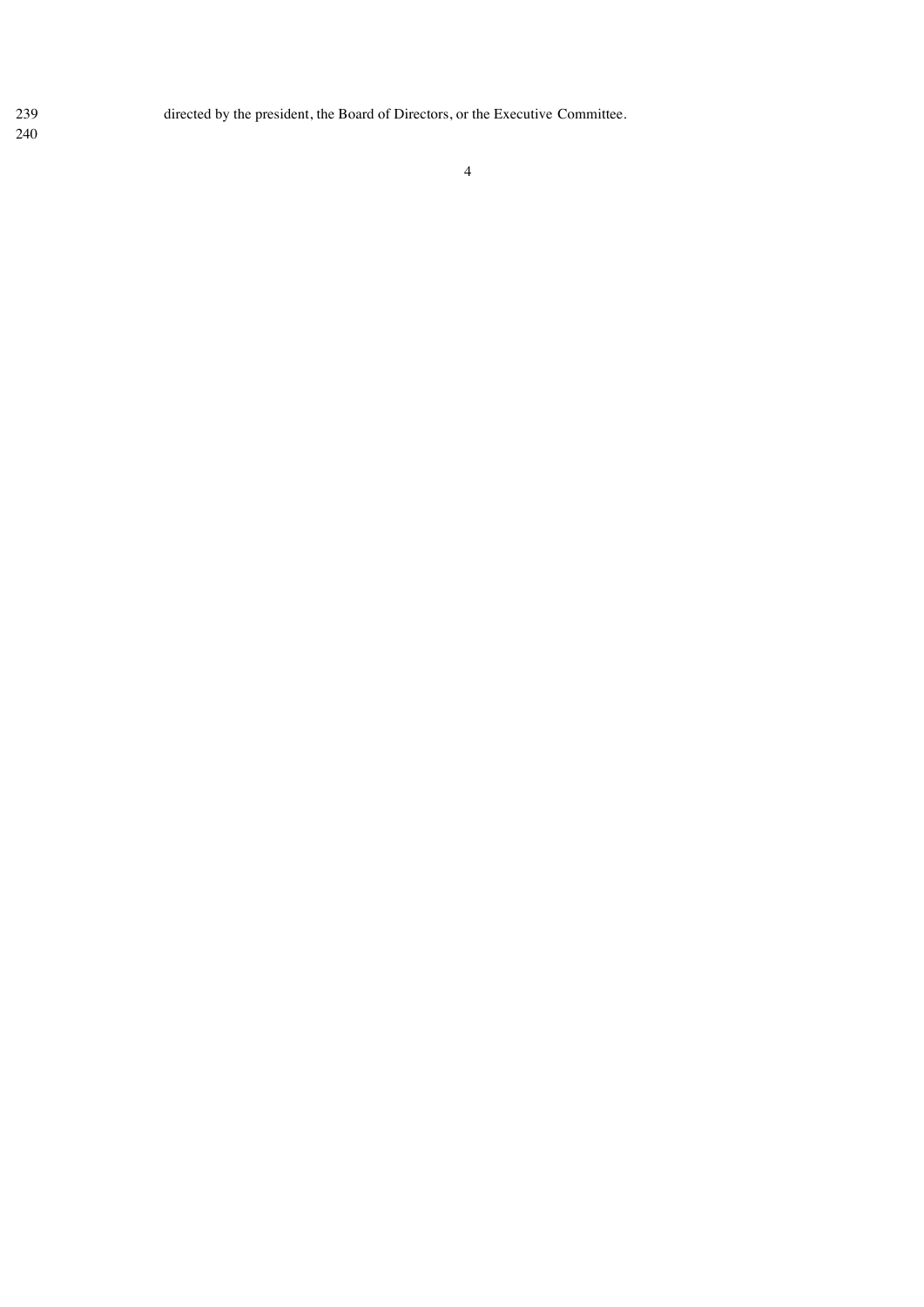| 241        | #ARTICLE VIII: THE PTA AUDIT                                                                                                                             |
|------------|----------------------------------------------------------------------------------------------------------------------------------------------------------|
| 242        |                                                                                                                                                          |
| 243        | Section 1. The PTA audit is a financial review that involves following financial transactions through records to be sure that                            |
| 244        | receipts have been properly accounted for and expenditures made as authorized in the minutes and in conformity with PTA/PTSA                             |
| 245        | bylaws and budget limitations.                                                                                                                           |
| 246        | Section 2. The purpose of an audit is:                                                                                                                   |
| 247        | To certify the accuracy of the books and records of the treasurer; and<br>a.                                                                             |
| 248        | To assure the membership that PTA/PTSA resources/funds are being managed in accordance with the Georgia<br>a.                                            |
| 249        | PTA financial policies and procedures.                                                                                                                   |
| 250        | Section 3. An annual audit shall take place at the end of the school year and a copy submitted to the state office by the last business                  |
| 251        | day of September. An additional audit shall also be performed upon vacancy of the treasurer's position before the new officer                            |
| 252        | assumes his or her duties, or upon the request of a member of this PTA/PTSA, an officer of council, district or state.                                   |
| 253        | Section 4. An auditor or auditing committee of no fewer than three (3) members shall be selected by the Board of Directors no                            |
| 254        | later than two weeks prior to the end of the school year. An auditor or auditing committee member shall not be related to any                            |
| 255        | signees on the checking account by marriage or any other relationship.                                                                                   |
| 256        | Section 5. The annual audit report shall be given to this PTA/PTSA no later than the first general membership meeting of the new                         |
| 257        | school year.                                                                                                                                             |
| 258        | Section 6. The annual audit report must be signed, dated and included in the minutes of the secretary.                                                   |
| 259        | Section 7. The outgoing officers cannot sign checks for this PTA/PTSA after the books are closed for audit.                                              |
| 260        | Section 8. During the audit process it is recommended that expenditures within an adopted budget be limited to those of an                               |
| 261        | emergency nature.                                                                                                                                        |
| 262        |                                                                                                                                                          |
|            |                                                                                                                                                          |
| 263        | #ARTICLE IX: REMOVAL FROM OFFICE                                                                                                                         |
| 264        |                                                                                                                                                          |
| 265        | Section 1. Any action regarding the process for removal from office shall not be conducted by videoconference or teleconference.                         |
| 266<br>267 | Section 2. Request for removal<br>a. Any member of this local unit can request that an elected officer be removed from office. A written request for the |
| 268        | removal of any officer must be sent to all members of this local unit Executive Committee and the Georgia PTA                                            |
| 269        | President, and shall state the reasons for removal.                                                                                                      |
| 270        | b. Within seven (7) days of receiving the written request for removal from office, this local unit Executive Committee                                   |
| 271        | shall meet to determine by 2/3 vote whether or not to hold a hearing based solely upon the information presented in the                                  |
| 272        | written request.                                                                                                                                         |
| 273        | c. This local unit Executive Committee shall communicate its decision in writing within three (3) days to the member who                                 |
| 274<br>275 | submitted the request, to this local unit Board of Directors and to the Georgia PTA President. A copy of the original                                    |
| 276        | request for removal shall be attached to the board copy.<br><b>Section 3. Hearing</b>                                                                    |
| 277        | a. Prior to a vote for removal from office, the elected officer is entitled to a hearing before this local unit Board of                                 |
| 278        | Directors.                                                                                                                                               |
| 279        | b. A hearing for the removal of an officer shall be held within seven $(7)$ days of the decision to hold a hearing.                                      |
| 280        | c. The elected officer must be notified by registered mail at least three (3) days prior to the hearing. If the elected official                         |
| 281        | fails to appear, that individual's rights for a hearing are forfeited.                                                                                   |
| 282        | d. The President of the Georgia PTA shall appoint a representative of the Georgia PTA Board of Directors to conduct the                                  |
| 283<br>284 | hearing.<br>e. Based upon information presented at the hearing, the board may, by 2/3 vote, recommend removal from office.                               |
| 285        | Section 4. Action                                                                                                                                        |
| 286        | After the hearing of this local unit Board of Directors, any recommendation for removal from office must be submitted to the                             |
| 287        | membership for action at the next general meeting. An officer may be removed by 2/3 vote of the membership present and voting, a                         |
| 288        | quorum having been established.                                                                                                                          |
| 289        |                                                                                                                                                          |
|            | <b>ARTICLE X: BOARD OF DIRECTORS</b>                                                                                                                     |
| 290        |                                                                                                                                                          |
| 291        |                                                                                                                                                          |
| 292        | The affairs of this PTA/PTSA shall be managed by the Board of Directors in the intervals between local unit<br>Section 1.                                |
| 293        | PTA/PTSA general membership meetings.                                                                                                                    |
| 294        | #Section 2. Each board member shall be a member of this local PTA/PTSA.                                                                                  |
| 295        | Section 3. The members of the board shall be:                                                                                                            |
| 296        | a. Elected officers;<br>5                                                                                                                                |
|            |                                                                                                                                                          |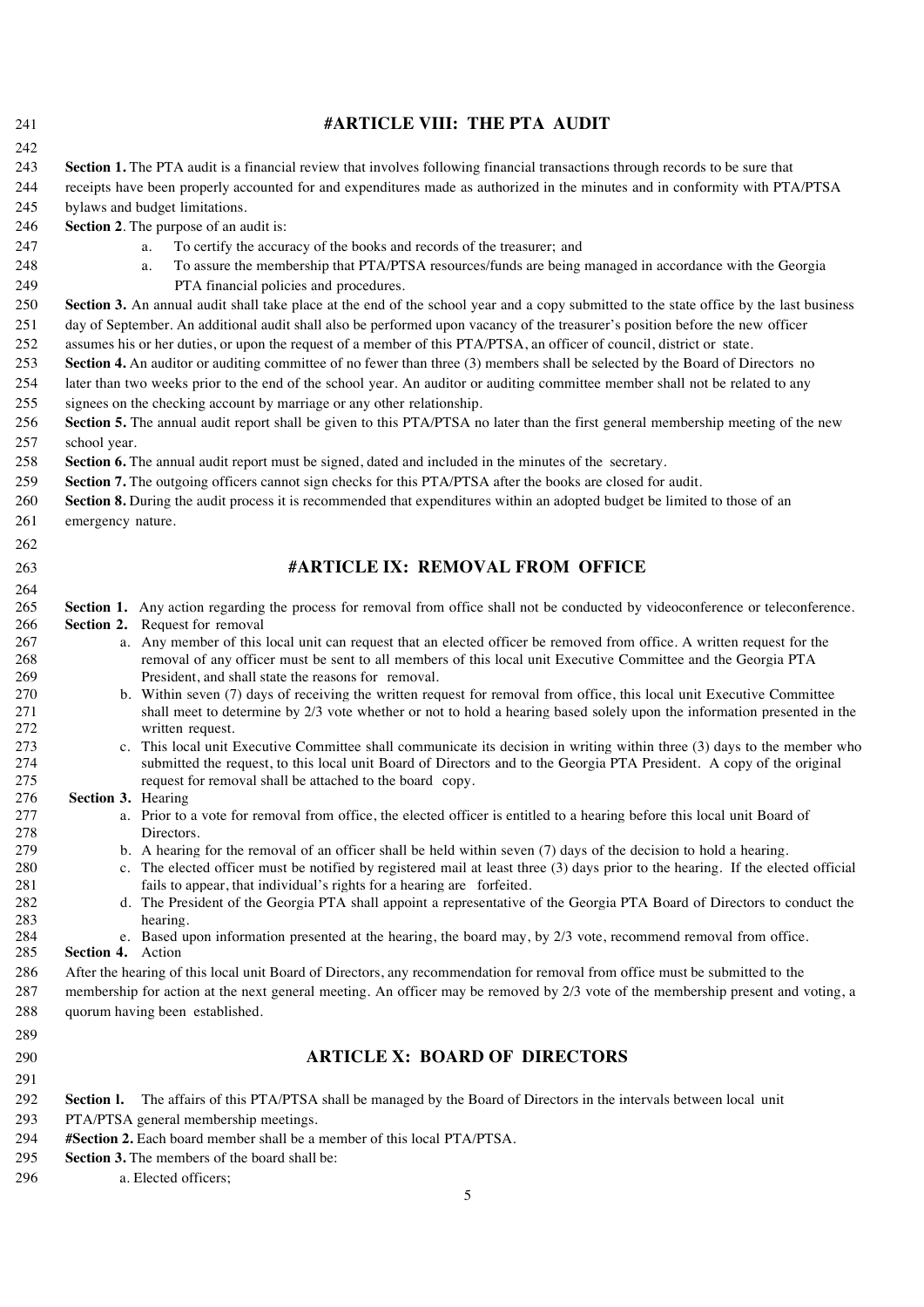- 297 b. Chairpersons of standing committees;<br>298 c. The principal of the school or a represe
- c. The principal of the school or a representative appointed by the principal; and
- 299 d. Appointed parliamentarian.<br>300 Section 4. Duties of the Board of Direct
- Section 4. Duties of the Board of Directors shall be to: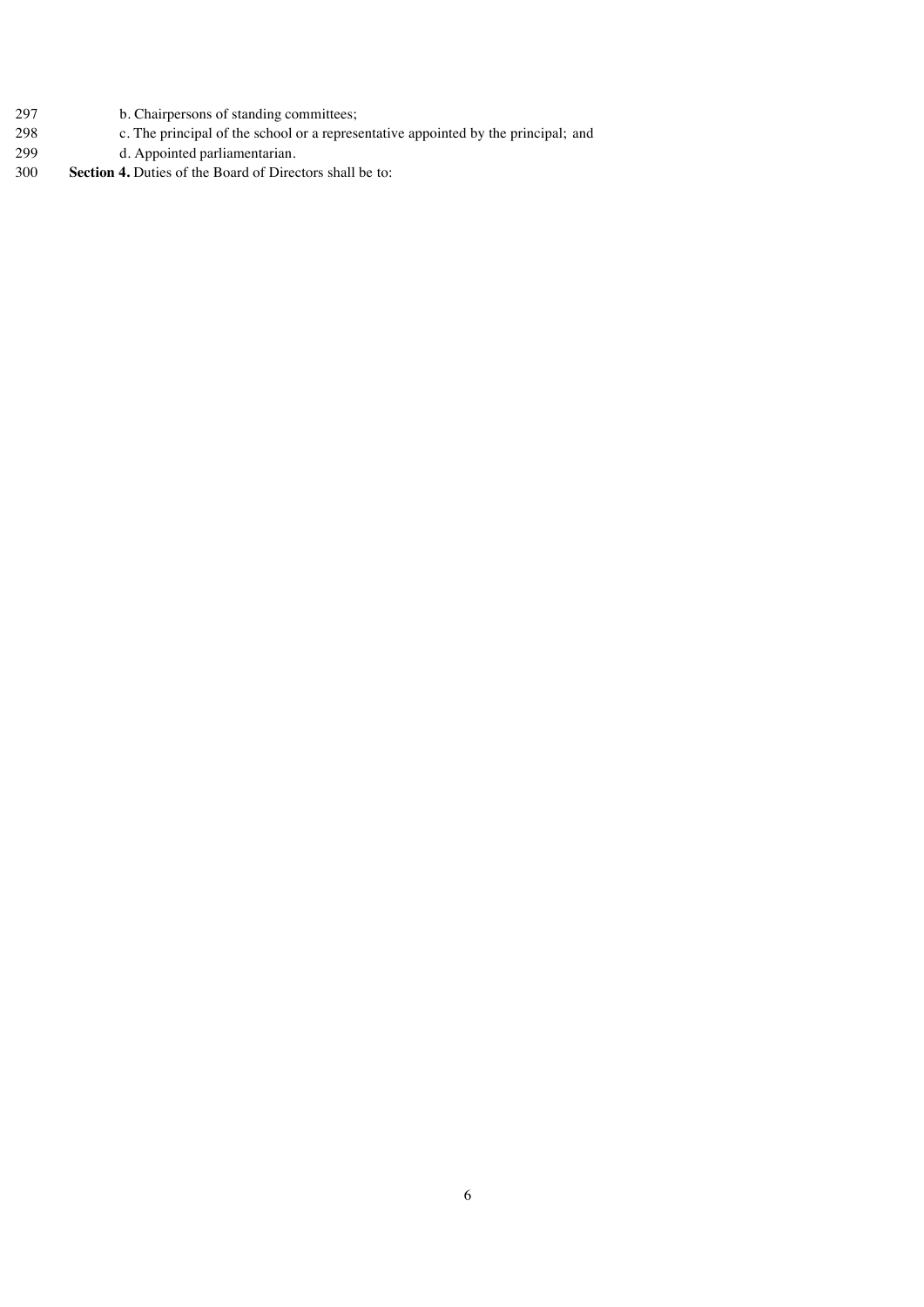a. Transact such business as may be referred to it by the membership of the association; b. Create or dissolve special committees; c. Present a report at the regular general membership meetings of this local PTA/PTSA; d. Select an auditor or an auditing committee to audit the treasurer's accounts; e. Prepare and submit an annual budget to this local PTA's general membership for adoption; f. Approve payment of routine bills within the limits of the approved budget; g. Fill all vacancies in office; and h. Conduct hearings for removal from office. **#Section 5.** If any standing committee chairperson shall at any time cease to meet the qualifications or fulfill the duties of the position, that person may be removed from the board by a 2/3 vote of the Board of Directors. **Section 6.** Regular meetings of the board shall be held with the date and time to be fixed by the board at its first meeting of the year. Three (3) days' notice shall be given of a cancellation or change of date or time unless emergency conditions prevent such notice being given. Meetings by videoconference or teleconference are permitted with the following provisions: a. The meeting must be conducted by a technology that allows all participants simultaneous communication; b. A quorum must be achieved and maintained in order to conduct business; c. Speakers must identify themselves; d. Minutes of the meeting must be taken and ratified at the next regular board meeting; e. An election to fill a vacancy in office shall not be conducted by videoconference or teleconference; and f. Any action regarding the process for removal from office shall not be conducted by videoconference or teleconference. **Section 7.** Special meetings of the board may be called by the president or when requested by a majority of the board members upon three (3) days' written notice to each member of the board. **#Section 8.** At all meetings of the board, a majority of the members of the board shall constitute a quorum for the transaction of business**.** #**Section 9.** Upon the expiration of the term of office or when individuals cease to hold the position that entitles them to be a member of the board, they shall automatically cease to be a member of the board and shall be relieved of all duties and responsibilities incident to such membership. All records, funds, books and other materials pertaining to the position shall be relinquished to the president within fourteen (14) days. **ARTICLE XI: EXECUTIVE COMMITTEE Section 1.** There shall be an Executive Committee of this PTA/PTSA, the members of which shall be: a. All elected officers; b. The principal or representative appointed by the principal; and c. Appointed parliamentarian. **Section 2.** Regular meetings of the Executive Committee shall be held with the date and time to be fixed at its first meeting of the year. Three (3) days' notice shall be given of a cancellation or change of date or time unless emergency conditions prevent such notice being given. Meetings by videoconference or teleconference are permitted with the following provisions: a. The meeting must be conducted by a technology that allows all participants simultaneous communication; b. A quorum must be achieved and maintained in order to conduct business; c. Speakers must identify themselves; d. Minutes of the meeting must be taken and ratified at the next regular committee meeting; and e. Any action regarding the process for removal from office shall not be conducted by videoconference or teleconference. **Section 3.** Special meetings of the Executive Committee may be called by the president or upon written request of a majority of the Executive Committee members within three (3) days' notice to each member of the Executive Committee. **Section 4.** A majority of the Executive Committee shall constitute a quorum for the transaction of business. **Section 5.** Duties of the Executive Committee shall be to: a. Transact business referred to it by the board; b. Determine standing committees necessary to promote the purposes of this PTA/PTSA; c. Appoint standing committee chairpersons and members; d. Receive plans of work from committee chairpersons and approve them before their use is authorized; e. Act in emergencies between meetings of the board; f. Make a report at each board meeting; and g. Appoint delegates and alternates to attend the council PTA meetings, if PTA/PTSA is a member of a council PTA. **Section 6.** The Executive Committee shall take no action in conflict with any action taken by the general membership or the Board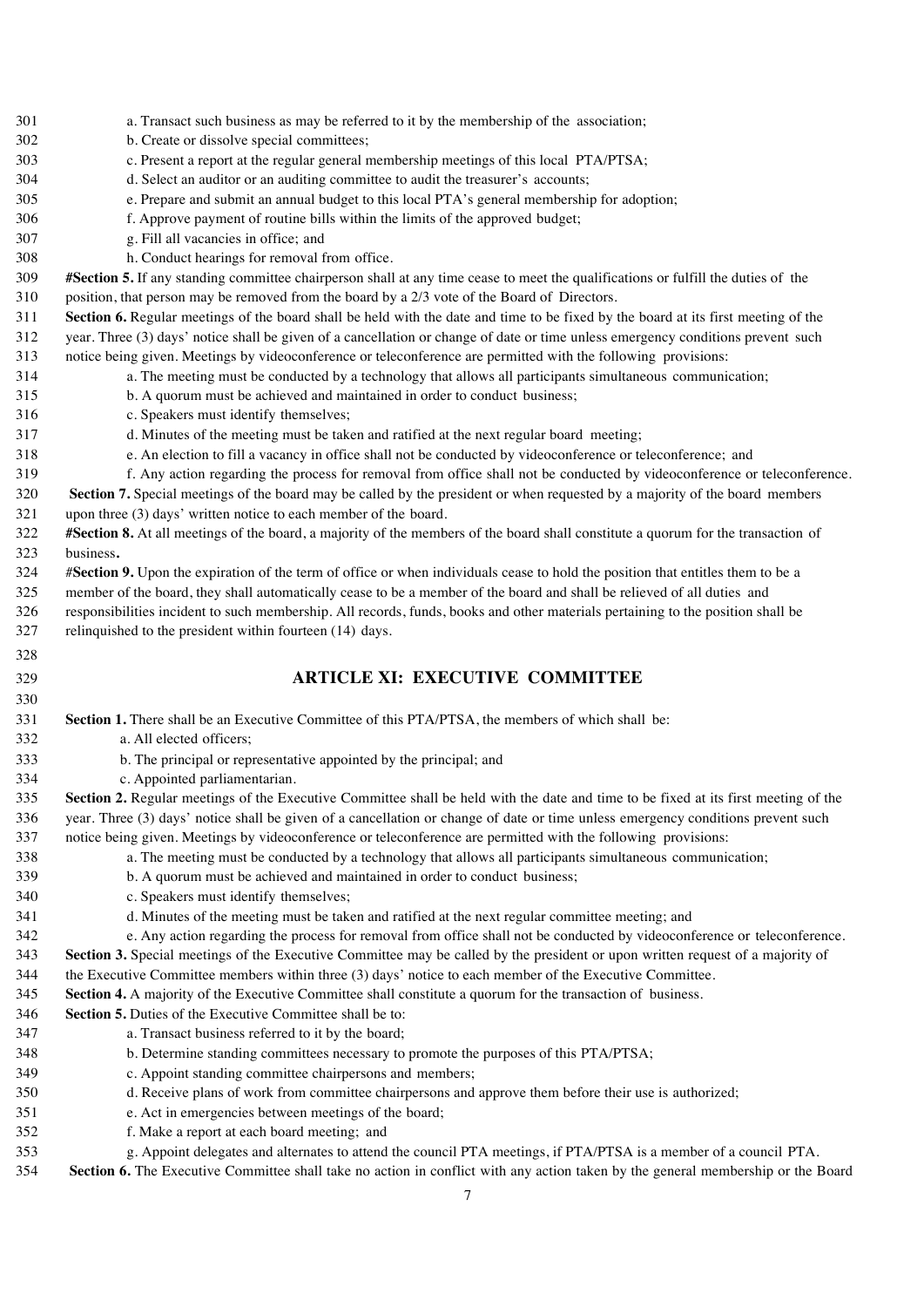- of Directors.
- 

### **ARTICLE XII: STANDING AND SPECIAL COMMITTEES**

**#Section 1.** Only members of this local PTA/PTSA shall be eligible to serve in any elective or appointive positions.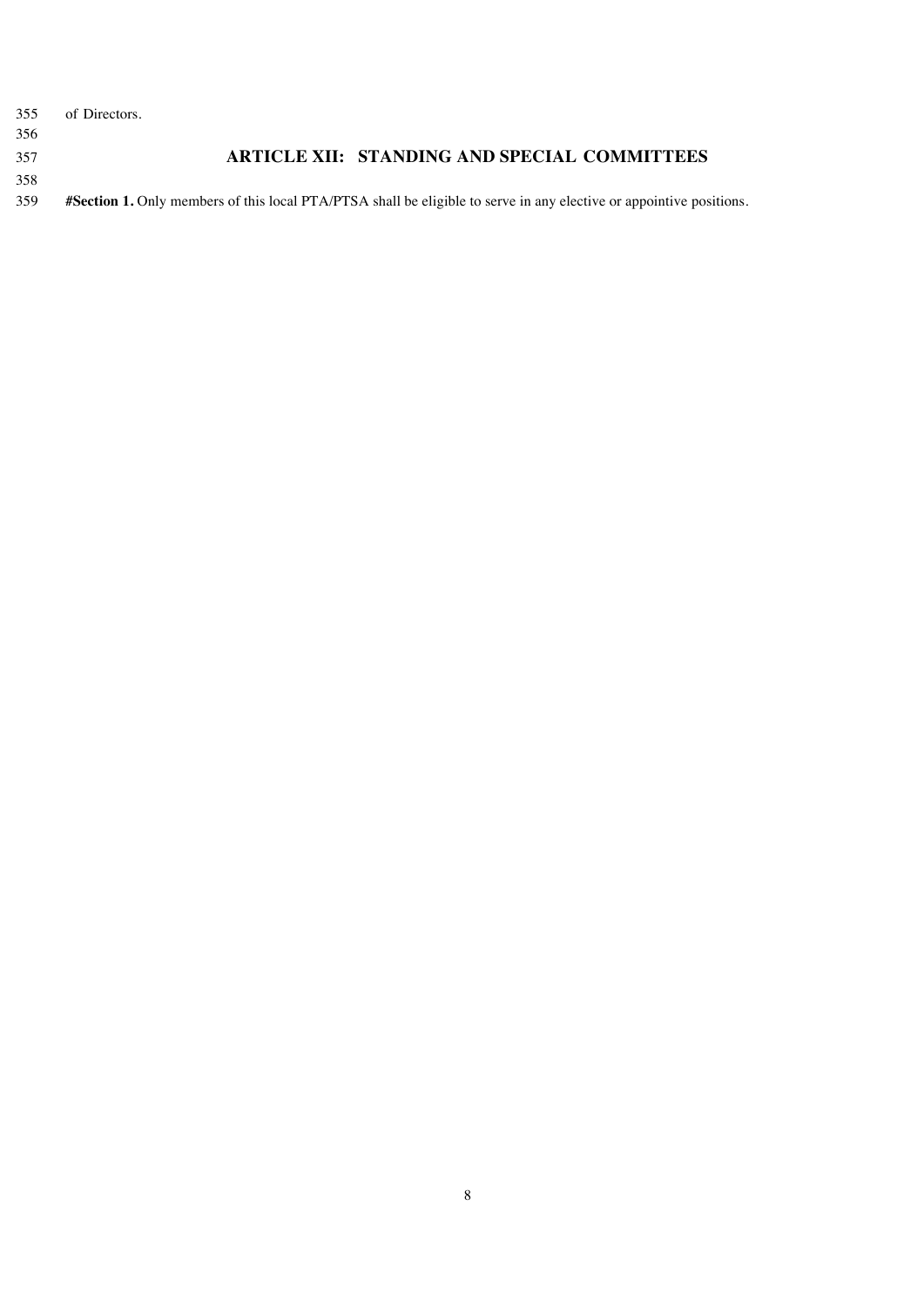| Section 3. The term of office of a committee chairperson shall be $1$ year(s) or until the selection of a successor.<br>362<br>Section 4. The chair of each committee shall present a plan of work to the Executive Committee for approval. No committee work<br>363<br>364<br>shall be undertaken without the approval of the Executive Committee.<br>365<br>366 |  |
|-------------------------------------------------------------------------------------------------------------------------------------------------------------------------------------------------------------------------------------------------------------------------------------------------------------------------------------------------------------------|--|
|                                                                                                                                                                                                                                                                                                                                                                   |  |
|                                                                                                                                                                                                                                                                                                                                                                   |  |
|                                                                                                                                                                                                                                                                                                                                                                   |  |
|                                                                                                                                                                                                                                                                                                                                                                   |  |
| <b>ARTICLE XIII: GENERAL MEMBERSHIP MEETINGS</b><br>367                                                                                                                                                                                                                                                                                                           |  |
| 368                                                                                                                                                                                                                                                                                                                                                               |  |
| 369<br>#Section 1. At least three (3) regular meetings of this PTA/PTSA shall be held during the school year. Dates and times of meetings                                                                                                                                                                                                                         |  |
| shall be determined by the Executive Committee and announced at the first regular meeting of the year. Three (3) days' notice shall<br>370                                                                                                                                                                                                                        |  |
| 371<br>be given of a cancellation or change of date or time unless emergency conditions prevent such notice being given. Meetings                                                                                                                                                                                                                                 |  |
| conducted by videoconference or teleconference shall be prohibited.<br>372                                                                                                                                                                                                                                                                                        |  |
| 373<br>#Section 2. Special meetings of this local unit PTA/PTSA may be called by the president or by a majority of the Board of Directors,                                                                                                                                                                                                                        |  |
| 374<br>three (3) days' notice having been given.                                                                                                                                                                                                                                                                                                                  |  |
| 375<br>Section 3. The election meeting shall be held in April. (Must be the same month as in #ARTICLE VI: OFFICERS AND THEIR                                                                                                                                                                                                                                      |  |
| 376<br>ELECTION, Section 3 and Section 8c.)                                                                                                                                                                                                                                                                                                                       |  |
| 377<br>#Section 4. The last regular meeting of this PTA/PTSA shall be known as the annual meeting for annual committee reports and the                                                                                                                                                                                                                            |  |
| 378<br>installation of officers.                                                                                                                                                                                                                                                                                                                                  |  |
| 379<br><b>#Section 5.</b> The privilege of making motions, debating and voting shall be limited to members of this PTA who have paid dues for                                                                                                                                                                                                                     |  |
| 380<br>the current membership year.                                                                                                                                                                                                                                                                                                                               |  |
| 381<br>Section 6. 15 members shall constitute a quorum for the transaction of business in any meeting of this local PTA/PTSA.                                                                                                                                                                                                                                     |  |
| 382                                                                                                                                                                                                                                                                                                                                                               |  |
| <b>ARTICLE XIV: COUNCIL MEMBERSHIP</b><br>383                                                                                                                                                                                                                                                                                                                     |  |
| 384                                                                                                                                                                                                                                                                                                                                                               |  |
| 385<br>Section 1. This local PTA/PTSA shall be represented in meetings of the <b>Atlanta Council of PTAs</b> by the president, or their                                                                                                                                                                                                                           |  |
| alternate, the principal, or their alternate, and by two (2) delegates or their alternates. Names of the voting delegates and their<br>386                                                                                                                                                                                                                        |  |
| 387<br>alternates shall be submitted to the council PTA prior to the first council meeting.                                                                                                                                                                                                                                                                       |  |
| 388<br>Delegates or their alternates to the council PTA shall:                                                                                                                                                                                                                                                                                                    |  |
| 389<br>a. Be members of this local PTA/PTSA                                                                                                                                                                                                                                                                                                                       |  |
| 390<br>b. Be appointed by the Executive Committee; and                                                                                                                                                                                                                                                                                                            |  |
| 391<br>c. Serve for a term of one (1) year.                                                                                                                                                                                                                                                                                                                       |  |
| 392<br>Section 2. This PTA/PTSA shall pay annual dues as assessed by the council PTA as provided in the council bylaws.                                                                                                                                                                                                                                           |  |
| 393                                                                                                                                                                                                                                                                                                                                                               |  |
| <b>ARTICLE XV: GEORGIA PTA CONVENTION</b><br>394                                                                                                                                                                                                                                                                                                                  |  |
| 395                                                                                                                                                                                                                                                                                                                                                               |  |
| 396<br>Section 1. Each local association in good standing; that has forwarded its state and national portion of membership dues as shown                                                                                                                                                                                                                          |  |
| 397<br>on the books of the state office, has submitted an annual audit report to the state office by the last business day of September and has                                                                                                                                                                                                                   |  |
| 398<br>approved bylaws on file shall be entitled to be represented at the annual state convention by its president and one (1) other officer,                                                                                                                                                                                                                     |  |
| 399<br>or their alternates, and one (1) delegate for every fifty (50) paid members recorded in the state office.<br>Section 2. Funds for convention expenses shall be included in the budget of this PTA/PTSA.                                                                                                                                                    |  |
| 400                                                                                                                                                                                                                                                                                                                                                               |  |
| 401                                                                                                                                                                                                                                                                                                                                                               |  |
| ARTICLE XVI: FISCAL YEAR AND IRS FORM(S)<br>402                                                                                                                                                                                                                                                                                                                   |  |
| 403                                                                                                                                                                                                                                                                                                                                                               |  |
| 404<br>Section 1. The fiscal year of this PTA/PTSA shall begin on <b>July 1</b> and end on the following <b>June 30</b> .                                                                                                                                                                                                                                         |  |
| 405<br>Section 2. The fiscal year is:                                                                                                                                                                                                                                                                                                                             |  |
| 406<br>a. A twelve month period used for filing the appropriate 990; and                                                                                                                                                                                                                                                                                          |  |
|                                                                                                                                                                                                                                                                                                                                                                   |  |
| b. Registered with the IRS when the first 990 is filed.<br>407<br>408                                                                                                                                                                                                                                                                                             |  |
| Section 3. All PTAs/PTSAs are required to file a 990N, or 990EZ regardless of gross receipts. The appropriate 990 is due the 15 <sup>th</sup><br>day of the $5th$ month after the close of the fiscal year. (Failure to file a 990 for three (3) consecutive years will result in the loss of tax<br>409                                                          |  |
| 410<br>exempt status.)                                                                                                                                                                                                                                                                                                                                            |  |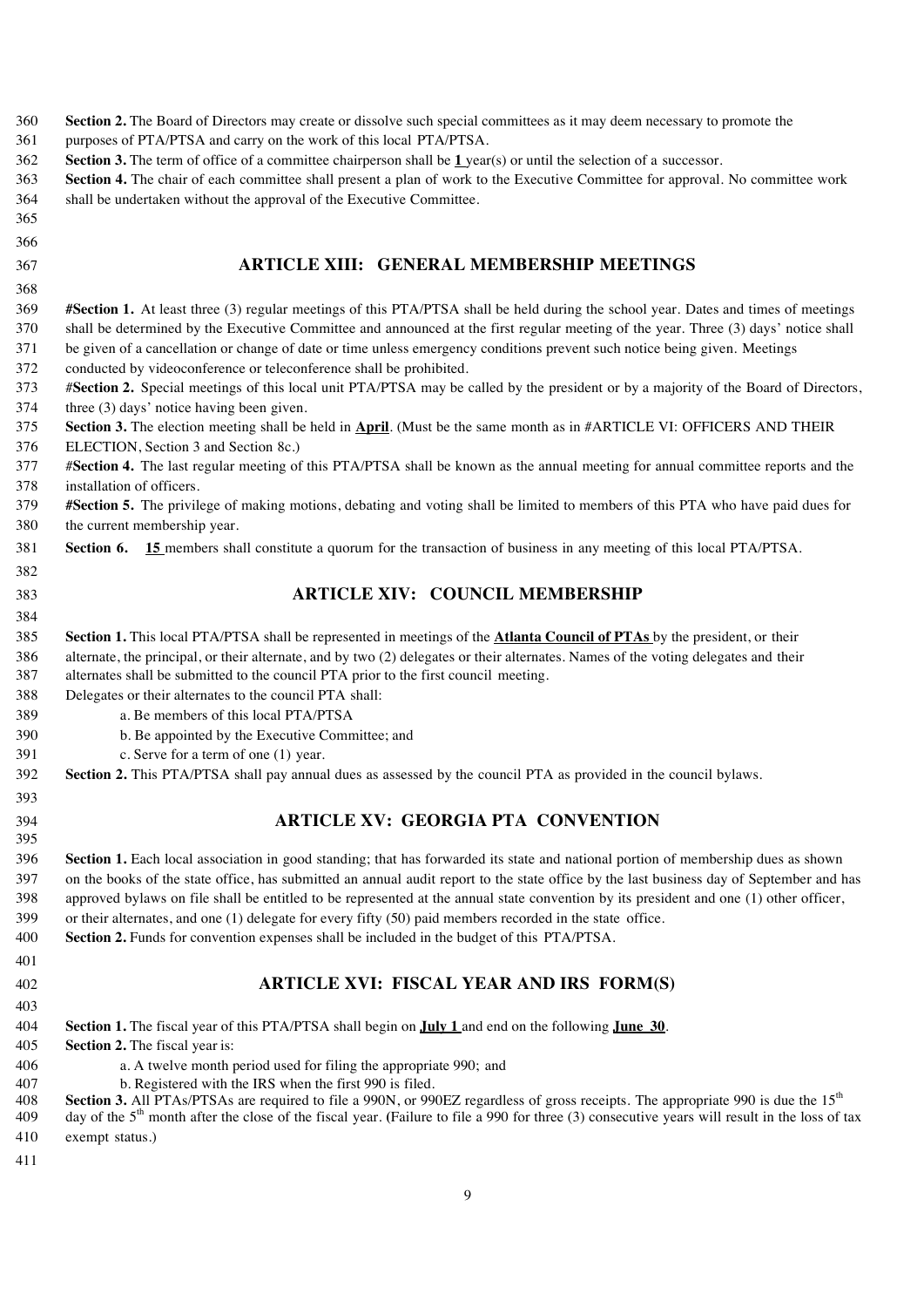| 412 | #ARTICLE XVII: PARLIAMENTARY AUTHORITY                                                                                                    |
|-----|-------------------------------------------------------------------------------------------------------------------------------------------|
| 413 |                                                                                                                                           |
| 414 | The rules contained in the current edition of <i>Robert's Rules of Order Newly Revised</i> shall govern this PTA/PTSA and in all cases in |
| 415 | which they are applicable and in which they are not in conflict with these bylaws, the National PTA Bylaws, the Georgia PTA               |
| 416 | Bylaws, or the articles of incorporation.                                                                                                 |